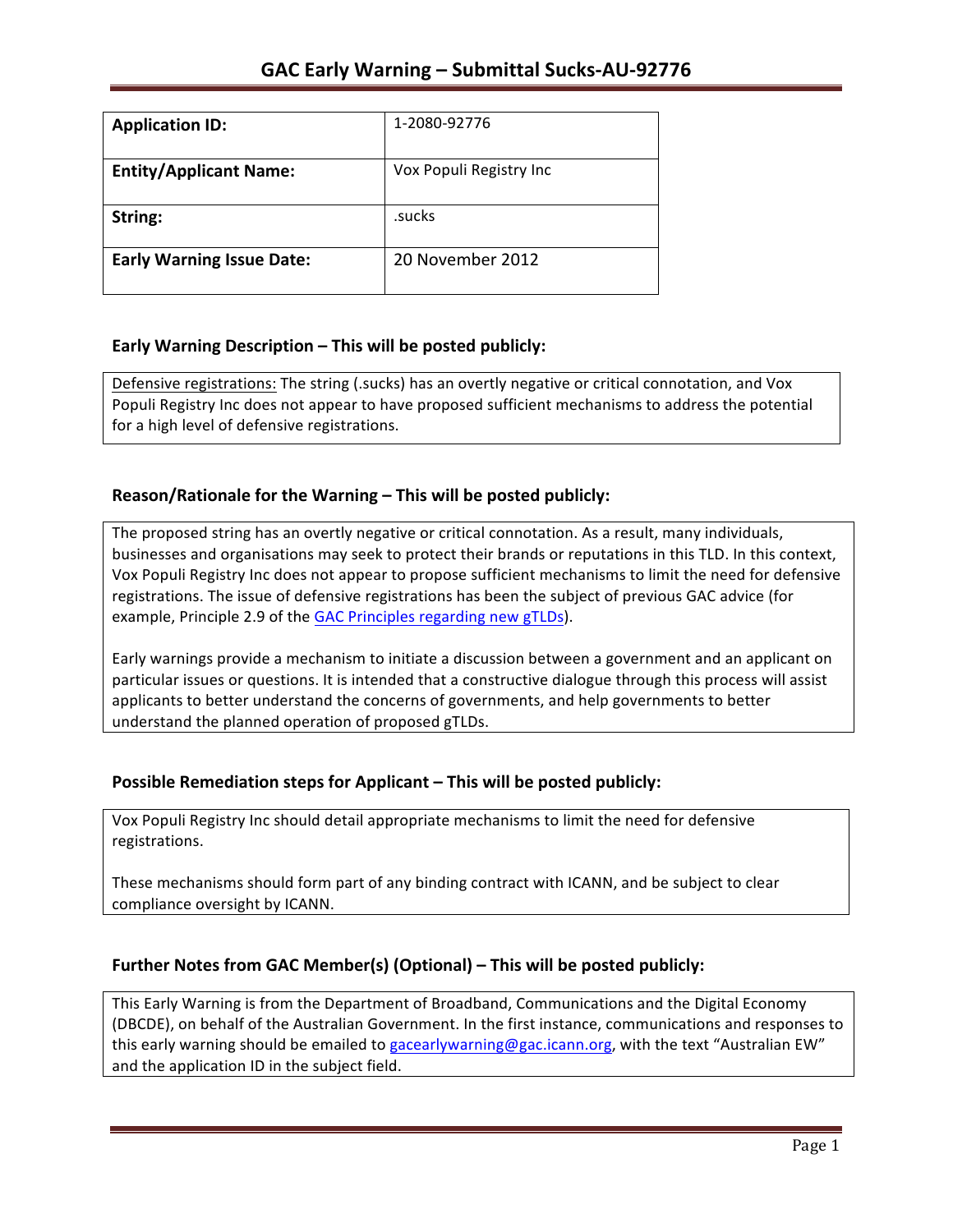# **INFORMATION FOR APPLICANTS**

## **About GAC Early Warning**

The GAC Early Warning is a notice only. It is not a formal objection, nor does it directly lead to a process that can result in rejection of the application. However, a GAC Early Warning should be taken seriously as it raises the likelihood that the application could be the subject of GAC Advice on New gTLDs or of a formal objection at a later stage in the process. Refer to section 1.1.2.4 of the Applicant Guidebook (http://newgtlds.icann.org/en/applicants/agb) for more information on GAC Early Warning.

# **Instructions if you receive the Early Warning**

**ICANN** strongly encourages you work with relevant parties as soon as possible to address the concerns **voiced in the GAC Early Warning.** 

### **Asking questions about your GAC Early Warning**

If you have questions or need clarification about your GAC Early Warning, please contact gacearlywarning@gac.icann.org. As highlighted above, ICANN strongly encourages you to contact gacearlywarning@gac.icann.org as soon as practicable regarding the issues identified in the Early Warning. 

### **Continuing with your application**

If you choose to continue with the application, then the "Applicant's Response" section below should be completed. In this section, you should notify the GAC of intended actions, including the expected completion date. This completed form should then be sent to gacearlywarning@gac.icann.org. If your remediation steps involve submitting requests for changes to your application, see the change request process at http://newgtlds.icann.org/en/applicants/customer-service/change-requests.

In the absence of a response, ICANN will continue to process the application as submitted.

### **Withdrawing your application**

If you choose to withdraw your application within the 21-day window to be eligible for a refund of 80% of the evaluation fee (USD 148,000), please follow the withdrawal process published at http://newgtlds.icann.org/en/applicants/customer-service/withdrawal-refund. Note that an application can still be withdrawn after the 21-day time period; however, the available refund amount is reduced. See section 1.5 of the Applicant Guidebook.

**For questions please contact: gacearlywarning@gac.icann.org**